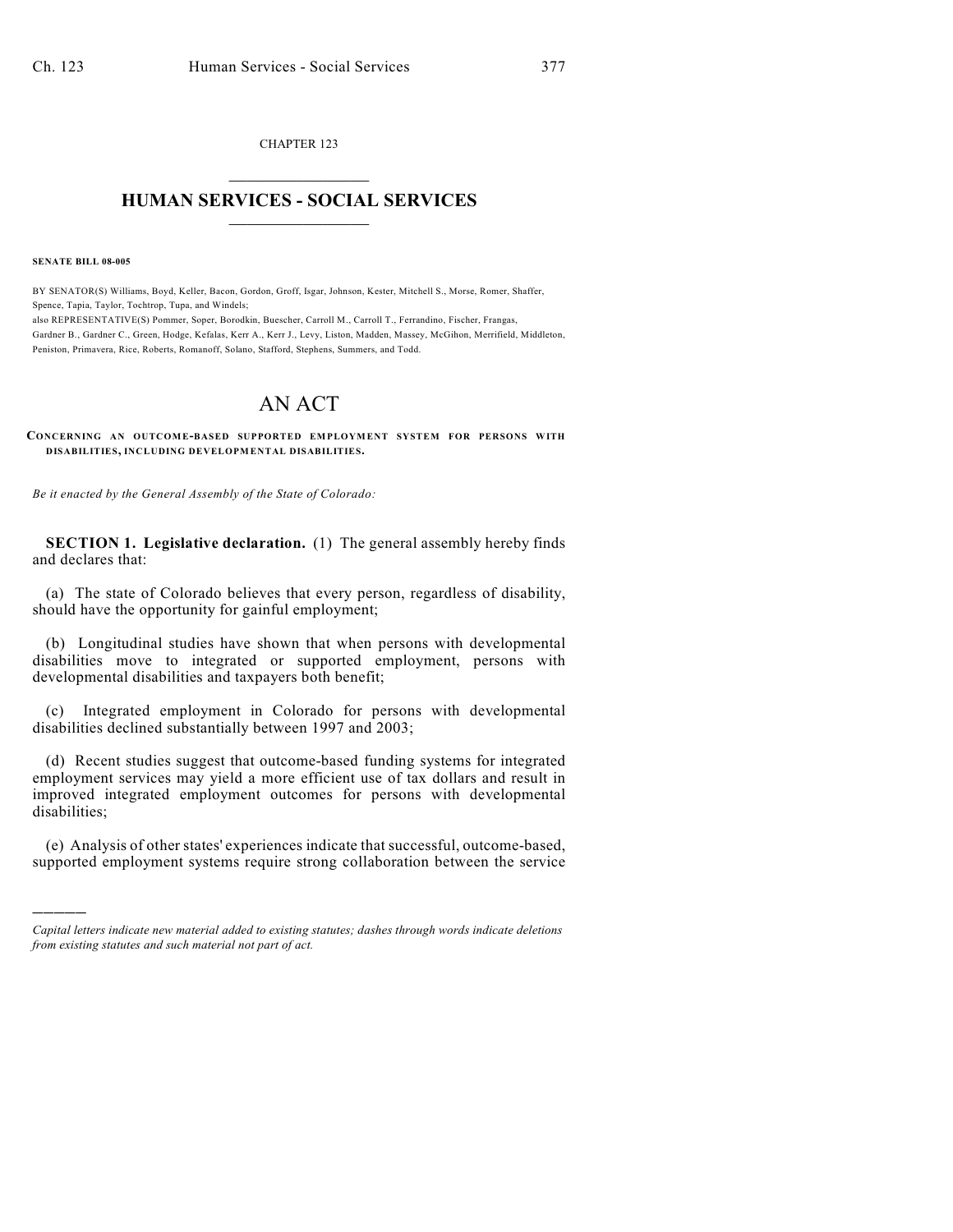vendors and the state in the development of rates leading to successful employment outcomes.

(2) Therefore, it is the intent of the general assembly to create a pilot program to implement an outcome-based employment model for persons with developmental disabilities and to recommend a payment system for supported employment services for persons with developmental disabilities in Colorado that can be achieved and maintained within existing appropriations.

**SECTION 2.** Article 10.5 of title 27, Colorado Revised Statutes, is amended BY THE ADDITION OF A NEW PART to read:

## PART 8

## OUTCOME-BASED SUPPORTED EMPLOYMENT SYSTEM FOR INTEGRATED EMPLOYMENT SERVICES FOR PERSONS WITH DISABILITIES, INCLUDING DEVELOPMENTAL DISABILITIES

**27-10.5-801. Pilot program - creation - goals - implementation - reporting.** (1) (a) THERE IS HEREBY CREATED A PILOT PROGRAM IN THE DIVISION TO IMPLEMENT AN OUTCOME-BASED EMPLOYMENT MODEL FOR PERSONS WITH DEVELOPMENTAL DISABILITIES AND RECOMMEND A PAYMENT SYSTEM FOR SUPPORTED EMPLOYMENT SERVICES IN COLORADO FOR PERSONS WITH DEVELOPMENTAL DISABILITIES.

(b) THE GOAL OF THE PILOT PROGRAM SHALL BE TO INCREASE THE EFFICIENCY OF STATEWIDE EMPLOYMENT SERVICES FOR PERSONS WITH DEVELOPMENTAL DISABILITIES BY CONNECTING FUNDING FOR EMPLOYMENT SERVICES TO EMPLOYMENT OUTCOMES, INCLUDING BUT NOT LIMITED TO INCREASED EMPLOYMENT OPPORTUNITIES FOR AND LONG-TERM SUCCESS OF INTEGRATED EMPLOYMENT SERVICES FOR PERSONS WITH DEVELOPMENTAL DISABILITIES.

(c) THE DEPARTMENT SHALL DEVELOP THE PILOT PROGRAM IN CONSULTATION WITH THE FOLLOWING INDIVIDUALS AND ENTITIES:

(I) COMMUNITY CENTERED BOARDS;

(II) PROVIDERS OF SUPPORTED EMPLOYMENT SERVICES, OTHER THAN COMMUNITY CENTERED BOARDS;

(III) PERSONS CURRENTLY RECEIVING SUPPORTED EMPLOYMENT SERVICES;

(IV) THE DIVISION OF VOCATIONAL REHABILITATION;

(V) THE DIVISION FOR DEVELOPMENTAL DISABILITIES IN THE DEPARTMENT OF HUMAN SERVICES; AND

(VI) OTHER EXPERTS IN THE FIELD AS IDENTIFIED BY THE DEPARTMENT OR THE PARTICIPANTS IN THIS PARAGRAPH (c).

(d) ON OR BEFORE MARCH 30, 2009, THE DEPARTMENT SHALL IMPLEMENT THE